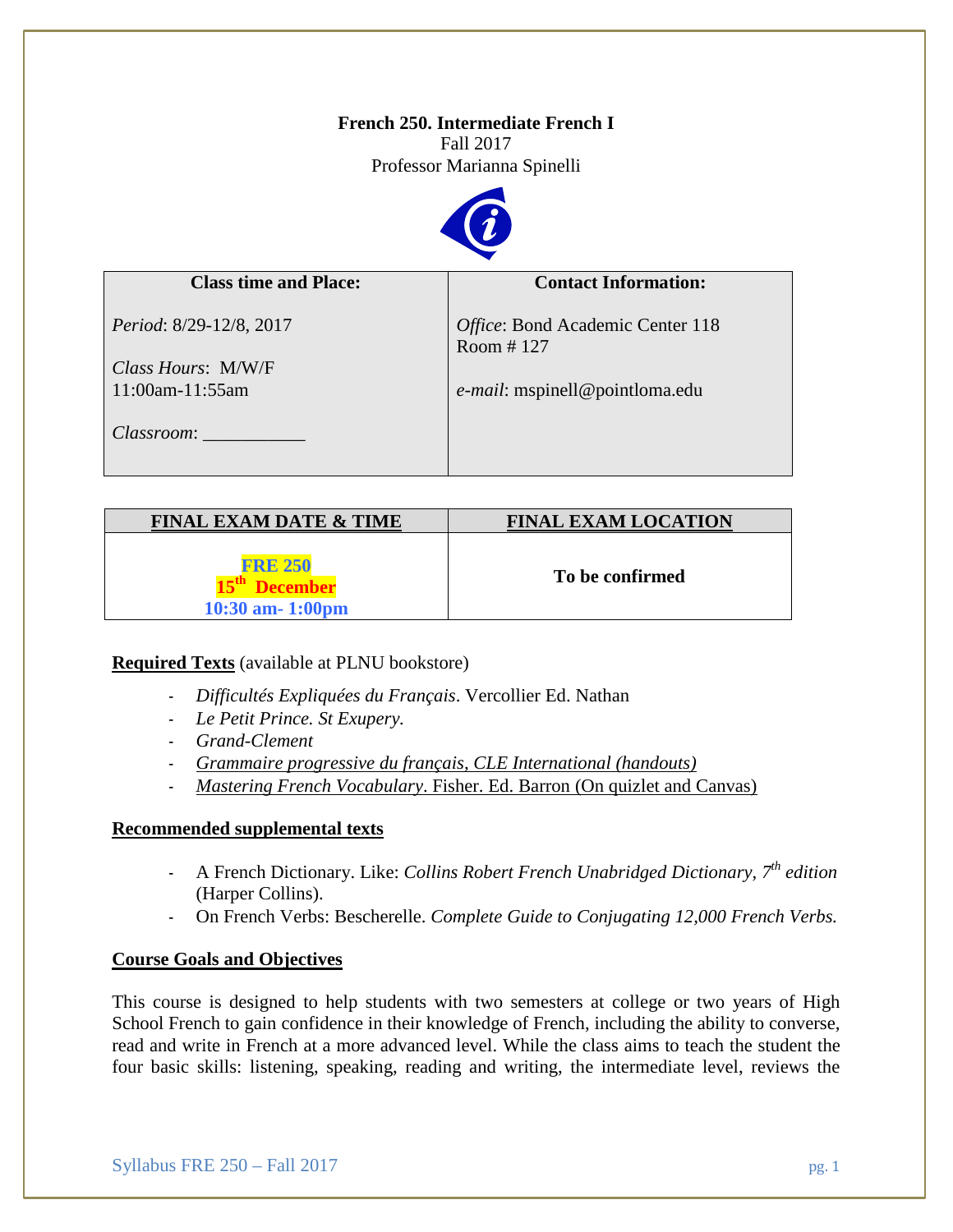basis of French grammar in a deeper level and prepare the student to read French texts more fluently.

# **Course Learning Outcomes (CLOs)**

*By the end of the course, the student will be able to:*

- 1. Write at the mid intermediate level being able to create and re-create with the language in discrete sentences and simple paragraphs (letters, take simple notes, short essays).
- 2. Comprehend increasingly more complex language structures. Decipher some, but not all, native speaker speech.
- 3. Speak by responding to and asking a variety of questions in which the material is created and re-created using familiar vocabulary and grammatical structures.
- 4. Read authentic texts with increased understanding of the main ideas and themes.
- 5. Demonstrate comprehension of cultural mores and patterns of living of the target culture(s) studied.

# **COURSE CREDIT HOUR INFORMATION**

This class meets the Carnegie Unit minimum requirement of 750 minutes of instructional time + 1500 minutes of out-of-class work per 1 unit of credit. Specific details about how the class meets these requirements are included here in the course syllabus.

#### **Course Activities and Resources**

We will use an instructional ensemble whose core program (vocabulary, conversation, grammar, and culture) is designed to prepare students to sample the menu of open-ended communicative and cultural expansion activities (video, literary and cultural readings, portraits and profiles, games) included at the end of each chapter.

The course is conducted entirely in French. The course also requires the completion of the workbooks that are part of the student package and included in the purchase of the textbook.

Homework is assigned on a daily basis **and should be turned in as listed in the daily schedule**.

### **Course Requirements**

**1.** Attendance. Your physical presence in class is very important to get the full immersion experience. If you are not present in class, you cannot perform oral exercises and you will lose participation points. Since this is a skill and performance class, students are expected to attend regularly and attendance, both active and passive, will be an important component in the student's participation mark (15%). Students, whether present or absent, are responsible for the material listed in the class, syllabus as well as for any extra material (vocabulary, idioms, etc.) presented in class. If a student misses a class, s/he should procure notes from another student and study the material in the book.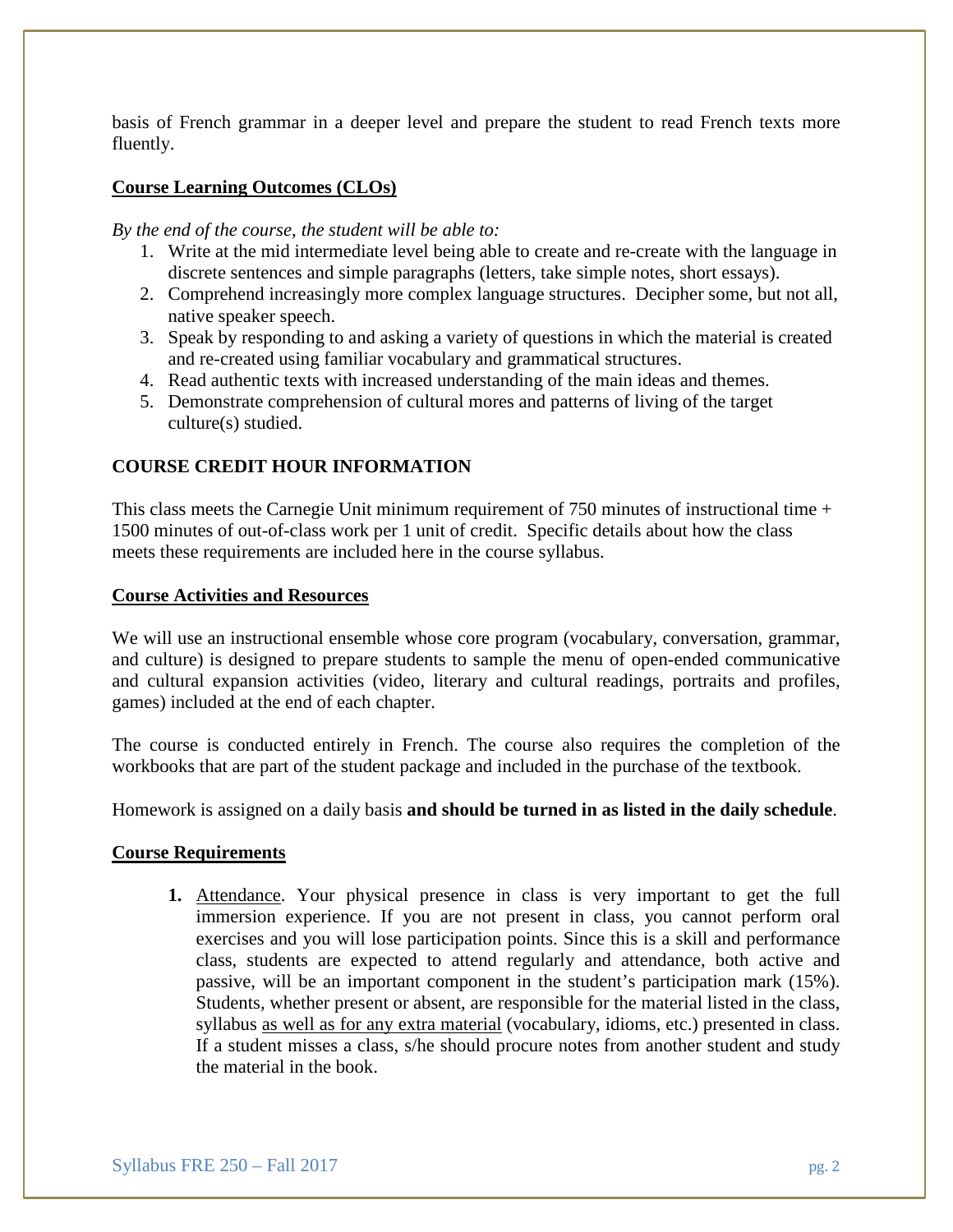- **2.** Participation in classroom assignments. It is not enough to come to class. You need to engage actively in the oral and written exercises presented in class. Class participation is measured by one's willingness to talk in class and to communicate as fully as possible. It is also measured by one's willingness to attend class regularly and to complete assignments. It is a measure of CO-OPERATION and RISK-TAKING, not of grammatical correctness.
- **3.** Completion of daily workbook assignments. Before you come to class, finish the workbook/laboratory manual lesson for the day and hand it in. You will need the audio files to do it. Late work will not be accepted for credit, though it will be corrected. Work is considered late if it is handed in after it has been handed back or discussed in class. Homework is to be turned in at the beginning of the class. No reminders will be provided since it is assumed that students are adults capable of reading the syllabus.
- **4.** Regular studying of vocabulary and grammar.
- **5.** Preparation for quizzes and exams. Get ready well in advance for the quizzes and exams. Quizzes are given almost every two weeks. They are marked in the class schedule. THERE ARE NO MAKE-UPS! A missed quiz counts as a zero. If the student has an official excuse (doctor's note or family tragedy) for an absence, the zero is deleted. Such excuses need to be given to the professor within a few days of the absence. If an absence is prolonged (more than three classes), the student must contact the professor immediately.

|           | Attendance & Participation |             | 15%        |             |
|-----------|----------------------------|-------------|------------|-------------|
|           | <b>Vocabulary Quizzes</b>  |             | 15%        |             |
|           | <b>Grammar Quizzes</b>     |             | 20%        |             |
|           | Homework                   |             | 10%        |             |
|           | Midterm exam               |             | 20%        |             |
|           | Final exam                 |             | 20%        |             |
|           |                            |             |            |             |
| 95-100: A | $90-95: A-$                | $85-90: B+$ | $80-85: B$ | $75-80: B-$ |

#### **Grading of the class**

Under 50% you have a F.

\* Note: If you are late in class you only receive 80% of the attendance grade.

 $70-75: C+$  65-70: C 60-65: C- 55-60: D+ 50-55: D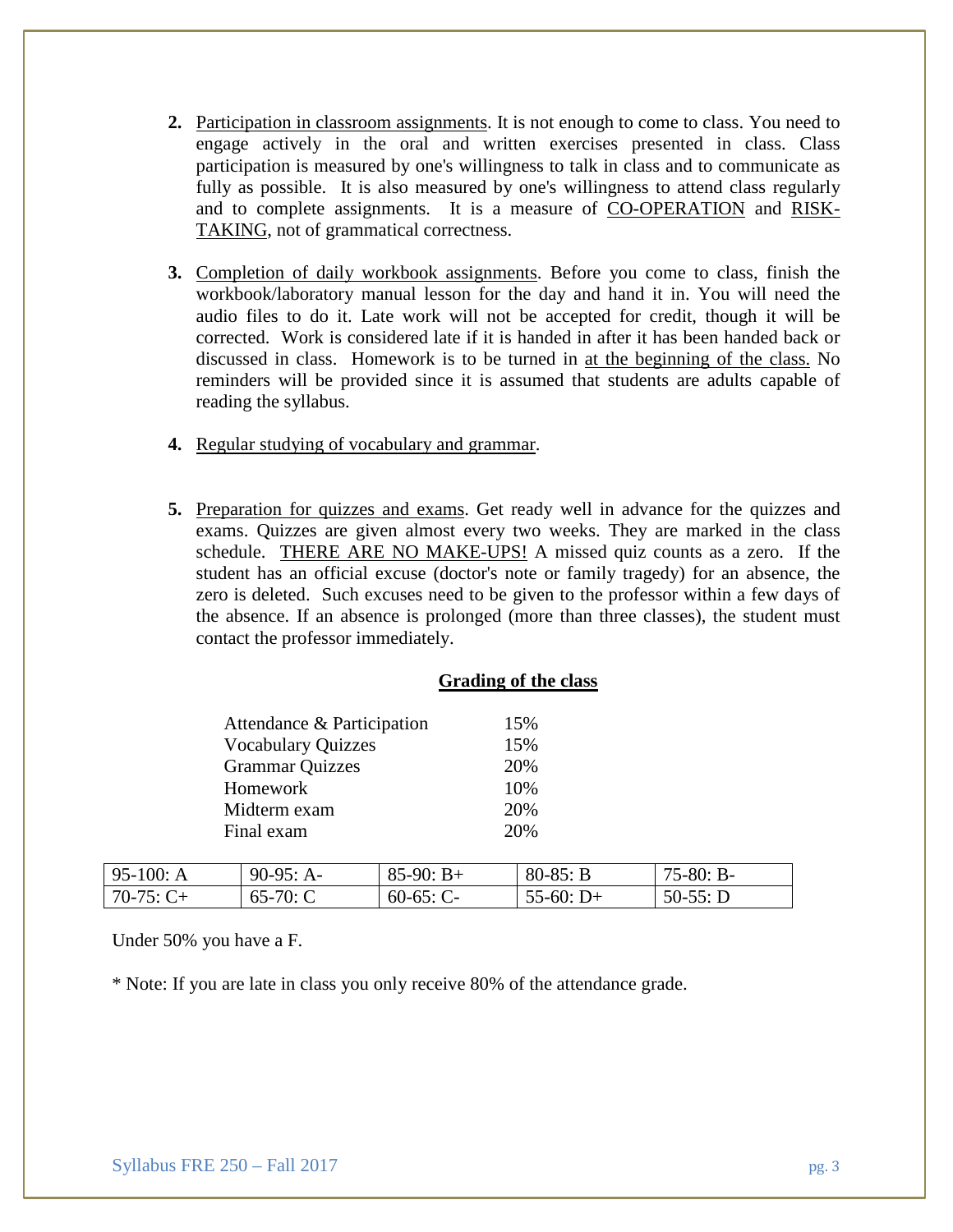#### **Class Schedule**

The class schedule, provided at the end of this syllabus, includes 5 columns of information. Under **Date** is the date of class days. Under **Class Activities** are items to be covered in class for the corresponding day. In this column are included the scheduled grammar quizzes (**QUIZ # 1, 2**) and vocabulary quizzes (**QUIZ VOCAB #.1**, 2 etc.).

In the third column (**Study**) are items in the book to be studied for that day. Items are listed by chapter, lesson number and pages. When lessons are assigned, the related vocabulary should be studied as well.

In the fourth column (**Read**) are passages to be read, identified by the page in the text on which they appear.

In the last column (**Homework**) are exercises to be written and handed in for that date. These exercises are in the Workbooks available at the bookstore. Exercises are identified by page number.

#### **Schedule Changes**

Changes can be made in the class schedule at any time, at the discretion of the professor. Changes may be necessitated by illness, class rhythm or by instructional need. Students are responsible to note all schedule changes.

#### **Academic Accommodations**

All students are expected to meet the established standards for this course. Students with learning disabilities who may need accommodations should discuss options with the Academic Support Center **during the first two weeks** of class. The ASC will contact professors with suggested classroom needs and accommodations. Approved documentation must be file in the ASC prior to the start of the semester.

#### **Departmental Policy on Academic Honesty**

The Department of Literature, Journalism, and Modern Languages deems intellectual and academic integrity critical to academic success and personal development; therefore, any unethical practice will be detrimental to the student's academic record and more character. Students who present the work of others as if it were their own commit plagiarism. Presenting another's work as one's own includes, but is not limited to, borrowing another student's work, buying a paper, using the thoughts or ideas of others as one's own (using information in a paper without citation), and copying information from the Internet without citation. Plagiarized work will result in a failing grade for the assignment and possibly for the course. In either event, a written report will be filed with the department chair and the area dean. The dean will review the report and submit it to the Provost and the Vice President for Student Development. It will then be placed in the student's academic file.